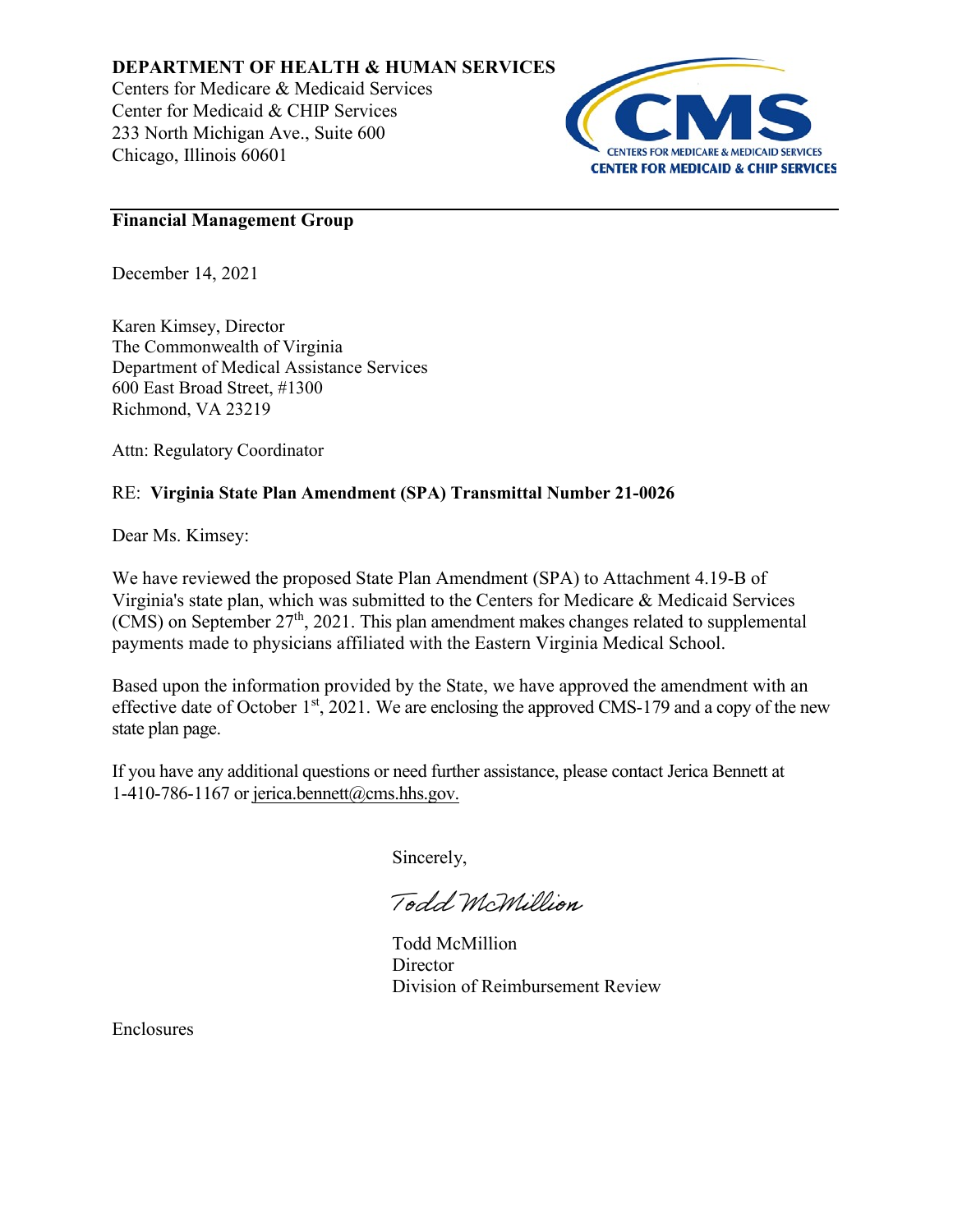| <b>TRANSMITTAL AND NOTICE OF APPROVAL OF</b><br><b>STATE PLAN MATERIAL</b><br><b>FOR: CENTERS FOR MEDICARE &amp; MEDICAID SERVICES</b> | 2. STATE<br><b>1. TRANSMITTAL NUMBER</b><br>$ 2\rangle$<br> 2 <br>$\vert$ 1<br>0<br>$6\overline{6}$<br>Virginia<br>3. PROGRAM IDENTIFICATION: TITLE XIX OF THE SOCIAL<br>SECURITY ACT (MEDICAID) |
|----------------------------------------------------------------------------------------------------------------------------------------|--------------------------------------------------------------------------------------------------------------------------------------------------------------------------------------------------|
| TO: REGIONAL ADMINISTRATOR<br>CENTERS FOR MEDICARE & MEDICAID SERVICES<br>DEPARTMENT OF HEALTH AND HUMAN SERVICES                      | 4. PROPOSED EFFECTIVE DATE<br>10/1/2021                                                                                                                                                          |
| 5. TYPE OF PLAN MATERIAL (Check One)                                                                                                   |                                                                                                                                                                                                  |
| $\Box$ NEW STATE PLAN<br>AMENDMENT TO BE CONSIDERED ASNEW PLAN<br>AMENDMENT                                                            |                                                                                                                                                                                                  |
| COMPLETE BLOCKS 6 THRU 10 IF THIS IS AN AMENDMENT (Separate transmittal for each amendment)                                            |                                                                                                                                                                                                  |
| 6. FEDERAL STATUTE/REGULATION CITATION<br>42 CFR 447                                                                                   | 7. FEDERAL BUDGET IMPACT<br>$\sqrt{0}$<br>a. FFY 2021<br>$\sqrt{0}$<br>b. FFY 2022                                                                                                               |
| 8. PAGE NUMBER OF THE PLAN SECTION OR ATTACHMENT                                                                                       | 9. PAGE NUMBER OF THE SUPERSEDED PLAN SECTION                                                                                                                                                    |
| Attachment 4.19-B, revised page 6.4.1                                                                                                  | OR ATTACHMENT (If Applicable)<br>Same as box #8.                                                                                                                                                 |
| 10. SUBJECT OF AMENDMENT                                                                                                               |                                                                                                                                                                                                  |
| <b>EVMS Supplemental Payments</b>                                                                                                      |                                                                                                                                                                                                  |
| 11. GOVERNOR'S REVIEW (Check One)                                                                                                      | OTHER, AS SPECIFIED                                                                                                                                                                              |
| GOVERNOR'S OFFICE REPORTED NO COMMENT<br>COMMENTS OF GOVERNOR'S OFFICE ENCLOSED                                                        | $\mathsf{K}$                                                                                                                                                                                     |
| NO REPLY RECEIVED WITHIN 45 DAYS OF SUBMITTAL                                                                                          | Secretary of Health and Human Resources                                                                                                                                                          |
| 16. RETURN TO<br>12. SIGNATURE OF STATE AGENCY OFFICIAL                                                                                |                                                                                                                                                                                                  |
| arentrimsey                                                                                                                            | Dept. of Medical Assistance Services                                                                                                                                                             |
| 13. TYPED NAME<br>Karen Kimsey                                                                                                         | 600 East Broad Street, #1300                                                                                                                                                                     |
| 14. TITLE<br><b>Director</b>                                                                                                           | Richmond VA 23219                                                                                                                                                                                |
| 15. DATE SUBMITTED<br>9/27/2021                                                                                                        | <b>Attn: Regulatory Coordinator</b>                                                                                                                                                              |
| <b>FOR REGIONAL OFFICE USE ONLY</b>                                                                                                    |                                                                                                                                                                                                  |
| 17. DATE RECEIVED<br>September 27, 2021                                                                                                | 18. DATE APPROVED<br>December 14, 2021                                                                                                                                                           |
| PLAN APPROVED - ONE COPY ATTACHED                                                                                                      |                                                                                                                                                                                                  |
| 19. EFFECTIVE DATE OF APPROVED MATERIAL                                                                                                | 20. SIGNATURE OF REGIONAL OFFICIAL                                                                                                                                                               |
| October 1, 2021                                                                                                                        | Todd McMillion                                                                                                                                                                                   |
| 21. TYPED NAME                                                                                                                         | 22. TITLE                                                                                                                                                                                        |
| <b>Todd McMillion</b>                                                                                                                  | Director, Division of Reimbursement Review                                                                                                                                                       |
| 23. REMARKS                                                                                                                            |                                                                                                                                                                                                  |
|                                                                                                                                        |                                                                                                                                                                                                  |